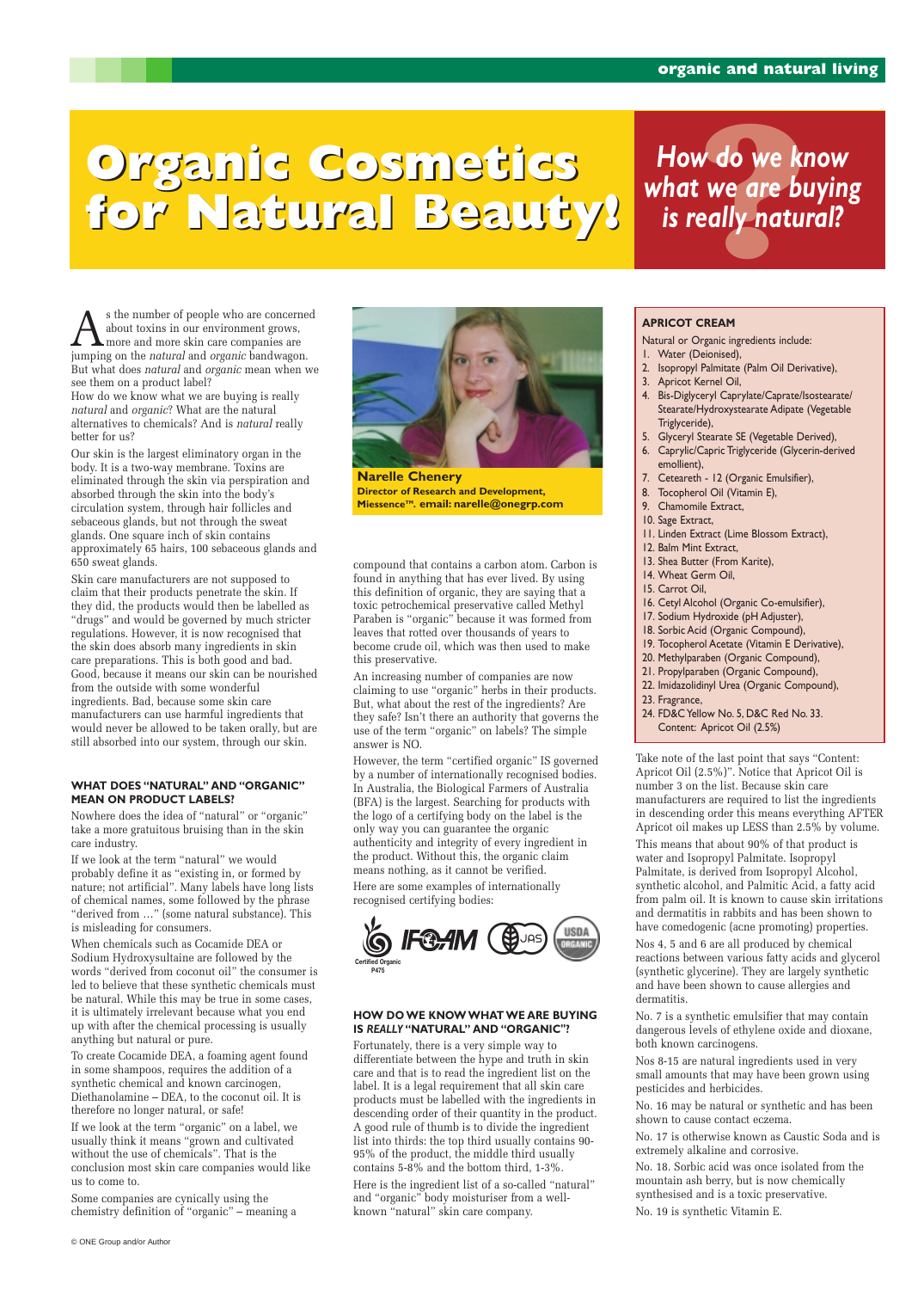# **organic and natural living**

Nos 20-22 are toxic and allergenic preservatives.

No. 23. Probably synthetic, may contain

phthalates that have been linked to birth defects. No. 24. Synthetic colours that could be potentially carcinogenic.

Now let's look at an ingredient list of a certified organic body moisturiser. This ingredient list says:

#### **CERTIFIED ORGANIC BODY INTENSIVE**

- 1. Proprietary blend of organic native Australian distilled herbal extracts,
- 2. Organic Safflower oil,
- 3. Purified Water,
- 4. Organic Avocado oil,
- 5. Organic Cocoa butter,
- 6. Non-GMO Lecithin,
- 7. Organic Sugar-Cane Ethanol,
- 8. Organic Unrefined Beeswax,
- 9. Lime,
- 10. D-Panthenol (pro-vit b5),
- 11. Olive extract,
- 12. Grapefruit extract,
- 13. Sclerotium gum,
- 14. Organic orange,
- 15. Vanilla extract.

No. 1. The basis of this product is a proprietary blend of organic native Australian distilled herbal extracts.

No. 2 is cold-pressed from organic safflower seeds.

No. 3. Purified Water.

- No. 4 is cold-pressed from organic avocado fruit.
- No. 5 is from organic cocoa beans.
- No. 6 is from non-genetically modified soybean oil.
- No. 7 is from organic sugar.
- No. 8 is from organic beehives!
- No. 9 is cold pressed from the skin of
- organic limes.
- No. 10 is a precursor to vitamin B5.
- No. 11 is from olive leaves.
- No. 12 is from grapefruit seeds.
- No. 13 is a natural gum.

No. 14 is cold-pressed from organic orange peel.

No. 15 is from natural vanilla beans.

### **WHAT ARE THE NATURAL ALTERNATIVES TO CHEMICALS?**

All skin care products, both synthetic and natural, contain items from the following categories in some combination or other:

# **EMOLLIENTS**

Emollients serve two functions; they prevent dryness and protect the skin, acting as a barrier and healing agent. Water is the best emollient, but because it evaporates quickly it is ineffective. It needs to be held on the skin by emollient oils in what is called an *emulsion*.

Synthetic emollients are occlusive i.e. they coat the skin and do not allow it to respire (much like plastic wrap), which can cause skin irritation. Some synthetic emollients can accumulate in the liver and lymph nodes. They are also nonbiodegradable, causing a negative environmental impact. Natural emollients actually nourish the skin. They are metabolised by the skin's own enzymes and absorbed into it. They are readily biodegradable and are of edible quality.

# **Some Synthetic Emollients**

PEG compounds (eg PEG- 45 Almond Glyceride) may contain the toxic by-product dioxane

Synthetic alcohols (anything that contains the phrase benzyl –, butyl-, cetearyl-, cetyl -, glyceryl-, isopropyl-, myristyl propyl-, propylene-, or stearyl-) eg Isopropyl Palmitate, Diglyceryl Caprylate) have been shown to cause allergies and dermatitis.

Hydrocarbons (eg mineral oil, petrolatum, paraffin) contain carcinogenic and mutagenic Polycyclic Aromatic Hydrocarbons (PAHs) and can cause chemically induced acne. Silicone Oils (eg dimethicone, cyclomethicone, copolyol) can clog the skin like plastic wrap and cause tumours when painted on lab animals (according to the Material Safety Data Sheet supplied by the manufacturer).

# **Some Natural Emollients**

Plant Oils (eg. Jojoba, Avocado, Rosehip) Shea, Cocoa and Jojoba Butters

# **HUMECTANTS**

The main purpose of any cream is to keep the skin moist. Many conventional creams form a suffocating film on the skin to prevent moisture loss.

> Surface-active-agents are substances capable of dissolving oils and holding dirt in suspension so it can be rinsed away with water. They are used in skin cleansers and shampoos.

Even a natural humectant, glycerin, actually attracts water from the air and surrounding tissue. It keeps the skin moist as long as there is sufficient moisture in the air. In a dry climate it actually draws moisture from the skin.

Collagen, elastin and keratin enjoy some popularity as humectants. Whilst they are compatible with the skin and deposit a protective film, they are usually sourced from animals and therefore cannot be termed "cruelty free". Some skin care companies would like you to believe that your skin can use special animal proteins to rejuvenate and replace aging cells. This is nonsense! The size of the molecules, even when broken down (hydrolysed), are far too large to penetrate the skin. Even if they could get in, they would be immediately rejected as foreign matter and attacked by the immune system. Natural phospholipids, from lecithin, are fantastic

humectants. An important benefit of phospholipids is that they are hygroscopic (attract water from the surrounding air) and hold water where an increased level of hydration is needed. Therefore, phospholipids increase the hydration levels of the skin without being occlusive (forming a film to prevent water loss, and preventing normal cellular function).

A recent study proved the value of topically applied phospholipids in skin care. It found that environmental factors (sun, wind, pollution) and the detergents and solvents, found in most skin cleansers, actually stripped the natural phospholipid content from the top layer of skin. This loss resulted in a rough feel and a pitted appearance under a microscope. Importantly, the phospholipids in the uppermost skin layers

cannot be replaced by natural cell function, as the top layer of cells no longer metabolise; they serve only as a protective barrier.

Remarkably, the study showed that topically applied plant phospholipids restore the barrier function of the skin, protecting it from substances such as bacteria and harmful chemicals.

**Some Synthetic Humectants**

Propylene Glycol – causes irritation and contact dermatitis

Ethylene/Diethylene Glycol – causes irritation and contact dermatitis

PEG compounds (eg Polyethylene Glycol) – may contain the toxic by-product dioxane

Ethoxylated surfactants (eg "- laureth-") – may contain the toxic by-product – dioxane Synthetic alcohols (eg Glyceryl Coconate, Hydroxystearate, Myristate, Oleate) have been shown to cause allergies and dermatitis. **Some Natural Humectants** Lecithin Panthenol (pro-vitamin B5) Glycerin

# **EMULSIFIERS**

Emulsifiers hold two ingredients together that normally don't mix. This can either be a physical substance (like a wax) or a physical action (shake well before use!). Synthetic emulsifiers are usually petroleum/hydrocarbon derivatives and can be allergens. Natural emulsifiers are obtained from various nuts, berries and leaves.

## **Some Synthetic Emulsifiers**

Alkoxykated Amides (eg TEA, DEA, MEA, MIPA compounds) can undergo nitrosation to form nitrosamines, which are known carcinogens

PEG compounds – may contain the toxic byproduct dioxane

Sorbitan Stearate, Laurate, Palmitate, Oleate etc Ozokerite, Ceresin, Silicone and Montan Waxes Isopropyl Stearate, Laurate, Palmitate, Oleate etc

# **Some Natural Emulsifiers**

Plant Waxes (eg. Candelilla, Carnauba, Jojoba, Rice Bran) Xanthan Gum

Quince Seed

# **SURFACTANTS**

A serious problem with ethoxylated surfactants (those that utilise ethylene or propylene oxide in the chemical reaction) is that they can be contaminated with dioxane, a potent carcinogen. These surfactants are listed on labels as ingredients ending with –eth, (like laureth) or containing the phrase PEG (PolyEthylene Glycol), or PPG (PolyPropylene Glycol). Another dangerous class of surfactants are amides. These are listed on labels containing the term TEA – TriEthanolAmine, DEA – DiEthanolAmine and MEA, MonoEthanolAmine. All compounds containing TEA, DEA and MEA can undergo nitrosation with other chemicals to form nitrosamines, which are carcinogenic. One study has found that over 40% of products containing triethanolamine (TEA) were contaminated with these potent carcinogens.

Natural saponins (foaming agents) are a much better choice for shampoos. They gently cleanse the hair and scalp without stripping the natural oils.



**Some Synthetic Surfactants** Sodium or Ammonium Lauryl or Laureth Sulphate Sodium Methyl Cocoyl Taurate Sodium Lauroyl or Cocoyl Sarcosinate Cocomidopropyl Betaine TEA (Triethanolamine) compounds

DEA (Diethanolamine) compounds MEA (Monethanolamine) compounds PEG (Polyethylene Glycol) compounds Quaternium -7, 15, 31, 60 etc Lauryl or Cocoyl Sarcosine Disodium Oleamide or Dioctyl Sulfosuccinate etc.

© ONE Group and/or Author